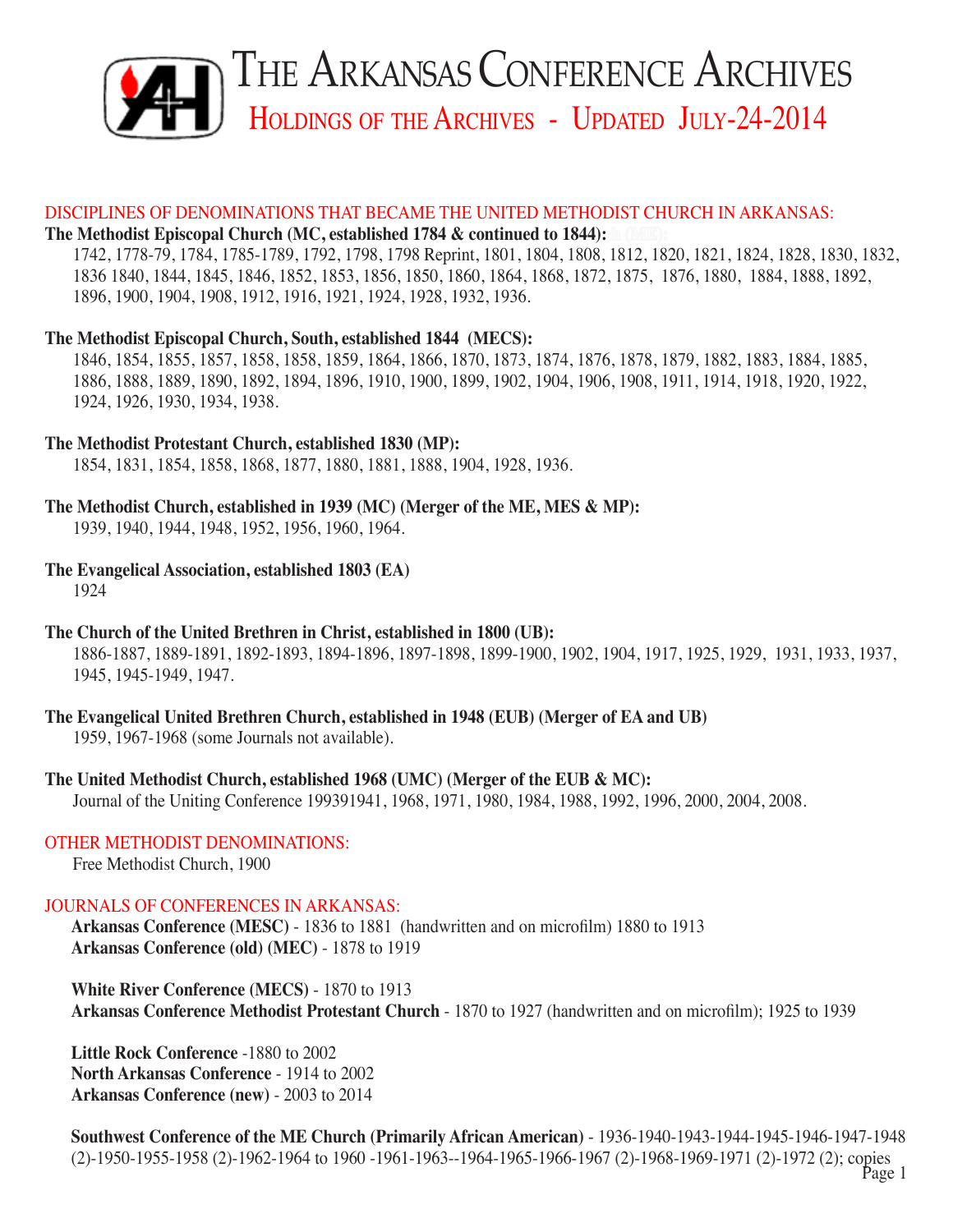of pastoral appointments - 1879 to 1972 (except 1915-1926-1937-1939-1943-1950-1955-1968)

#### Finding Aids to Pastoral Appointments in Journals of Conference in Arkansas:

Indexes for Arkansas, White River, North Arkansas -1820 to 1990; Ouachita, Little Rock - 1858 to 1991; and Methodist Protestant - 1830 to 1939 Indexes for Memoirs in Journals: Arkansas, White River, North Arkansas Conferences - 1836 to 1990; Wachita and Little Rock Conferences 1858 to 2002 Arkansas Conference (New One) 2003 to 2010 Arkansas Conference Website: www.arumc.org under "Archives"

## JOURNALS OF OTHER CONFERENCES RELATING TO ARKANSAS METHODISM:

Arkansas Valley Conference (United Brethren in Christ): 1886-1887-1889 to 1900-1902-1904-1931 Missouri Conference (MEC): 1848 to 1853-1858-1882-1890-1898-1906-1907-1914 to 1922-1925 to 1935 Missouri / Arkansas Conference (MEC): 1863-1866 to 1868 Memphis Conference; 1862 to 1867(2); 1994 to 1994, 1996 Missouri Conference of the Evangelical United Brethren: 1947 to 1968 St. Louis Conference- 1950 Texas Centennial Yearbook: 1834 to 1934 North Texas Conference - 1953, 1954, 1956

## GENERAL MINUTES OF THE ANNUAL CONFERENCES:

 MEC: 1773 to 1855 (missing: 1842-1843-1844-1845) MECS: 1858 to 1939 (missing: 1881-1887) 1913, 1931-1932 The Methodist Church: 1939 to 1990 (missing: 1940-1955-1968-1973-1979 to 1983-1985-1987-1988-1991 to 2001)

## GENERAL CONFERENCE JOURNALS:

 Minutes of the Methodist Conference printed 1813, First Set of Minutes, Vol.1 MEC: 1796 to 1844; 1868 MECS: 1846 to 1938 The Methodist Church: 1939 to 1964 United Methodist Church: 1968-1972-1988 (missing: 1976-1980-1984-1992-1996-2000)

#### DAILY CHRISTIAN ADVOCATE, GENERAL CONFERENCE:

1939-1944-1952-1956-1960-1964-1966-1968-1970, 1970 Special Session-1972-1976-1980-1984-1996

General Conference Conferences and Debates, A Two vol. Set: Vol.1 (1796-1836); Vol. 2 (1840-1844)

DECISIONS OF THE COUNCIL OF THE UMC: 1940-1968; 1968-1988,1989-1992

JOINT COMMISSION ON UNIFICATION: Vol.. I-II-III, 1917-1918-1919

WORLD METHODIST CONFERENCE: 1956 (2); 1986; 1991; 1996

JOURNALS OF SOUTH CENTRAL JURISDICTION: 1940 to 1992

CHRISTIAN ADVOCATE, SOUTH CENTRAL JURISDICTION: 1976 to 1992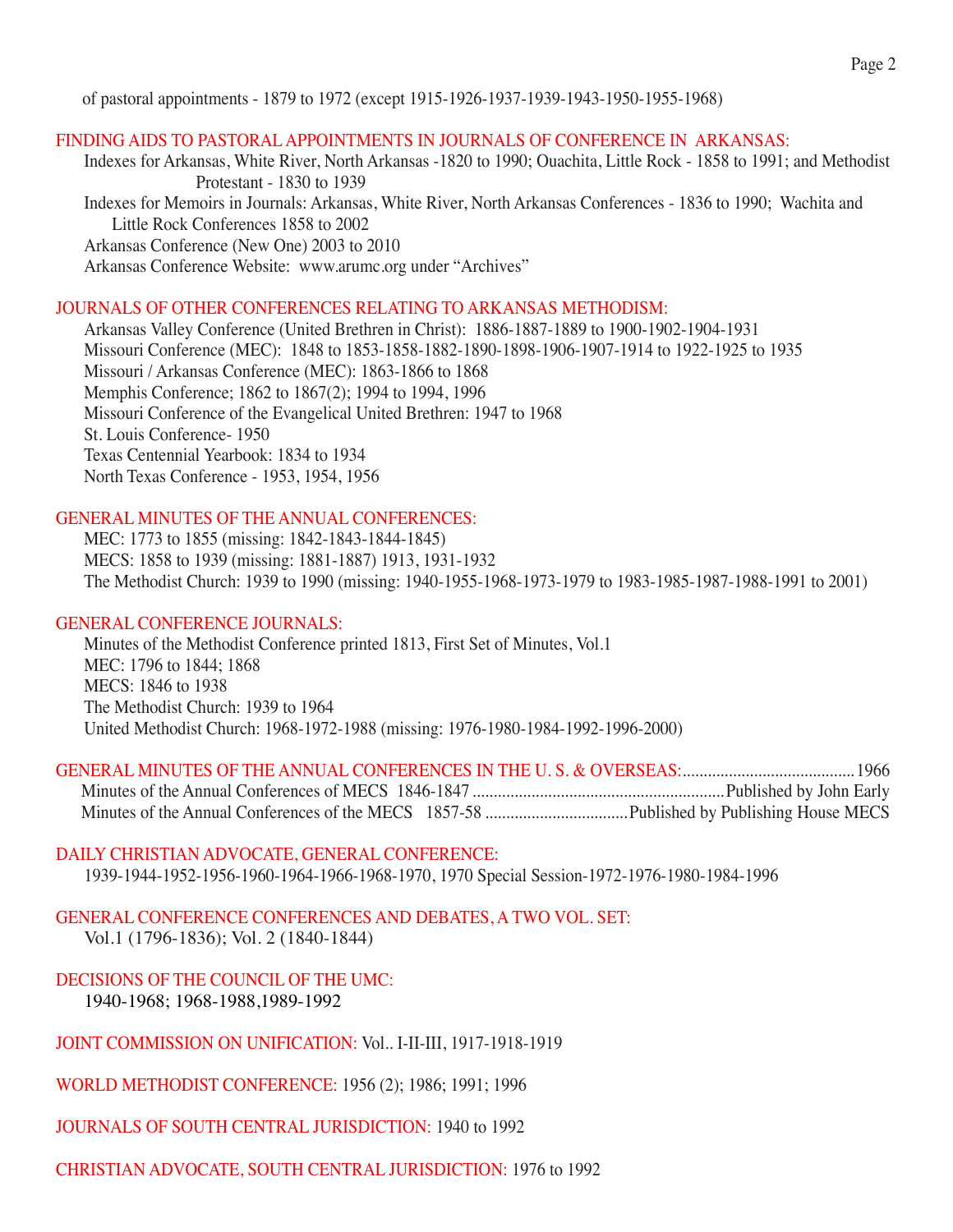## HANDBOOK FOR DELEGATES, SOUTH CENTRAL JURISDICTION: 1960-1968-1972

## BRIEF HISTORY AND INTERPRETATION OF SOUTH CENTRAL JURISDICTION, 1939 to 1972

## CONFERENCE NEWSPAPER OF ARKANSAS: Since 1884

*A computer index of the conference newspaper 1884- 2014 is available at the Arkansas Conference Archives at Bailey Library in Conway. Contact the conference archivists to obtain copies on any subject you need. We encourage you to visit the library and see the old newspapers. Newspapers are also available:*

- *•Online at arumc.org from 2008 to present*
- *•At the library at Philander Smith College in Little Rock (a few of the years are missing)*
- *• Microfilm at Bailey Library, Hendrix College downstairs*
- *•Entire collection of newspapers in the Conference Archives at Bailey Library, second floor*

*To be the most helpful to you email the Archives at* **arkmethodist@hendrix.edu** *to set an appointments to view the*  newspapers or use the microfilm. An archivist, Carole Teague or Marcia Crossman, can asssist you with the newspaper. A staff person from Bailey Library at Hendrix College in Conway can assist you with the microfilm machines. *The Conference archivists will photograph or photocopy any documents you need.* 

## CHRISTIAN EDUCATION BULLETINS OF NORTH ARKANSAS CONFERENCE: 1926 to 1970

## NORTH ARKANSAS CONFERENCE BOARD OF EDUCATION MINUTES AND REPORTS: 1928-1931-1940 to 1951- 1953 to 1965 -1974 to 1976

## WOMAN'S MISSIONARY SOCIETY / HOME MISSIONS / WOMAN'S SOCIETY OF CHRISTIAN

## SERVICE / WESLEYAN SERVICE GUILD / UNITED METHODIST WOMEN:

Little Rock Conference Directories: 1893-1894-1900 to 1905-1908 to 1910-1914-1919 to 1964-1973 to 1997

## North Arkansas Conference Directories: 1915 to 1977 - 1981 to 2000

 Builders of A Kingdom: A History of the Little Rock Conference Woman's Missionary Society of Arkansas . by Coralee Gannaway Williams, 1873 to 1923

 Diamond Jubilee: A History of the Little Rock Conference Woman's Missionary Society of Arkansas, Part II . by Coralee Gannaway Williams, 1923 to 1948

A Guide to Materials on Women, in the U M Archives in Madison, N, J.

 Reports of Woman's Society of Christian Service, Wesleyan Service Guild, of the South Central Jurisdiction:1948-1949- 1951 to 1954 - 1959-1960

Samantha Among the Brethren, 100th Anniversary Observance of Women in General Conferences, 1988

Fifty Years of Service, (Woman's Missionary Society of North Arkansas Conference 1878 to 1928) by Mrs. R. A. ........ Dowdy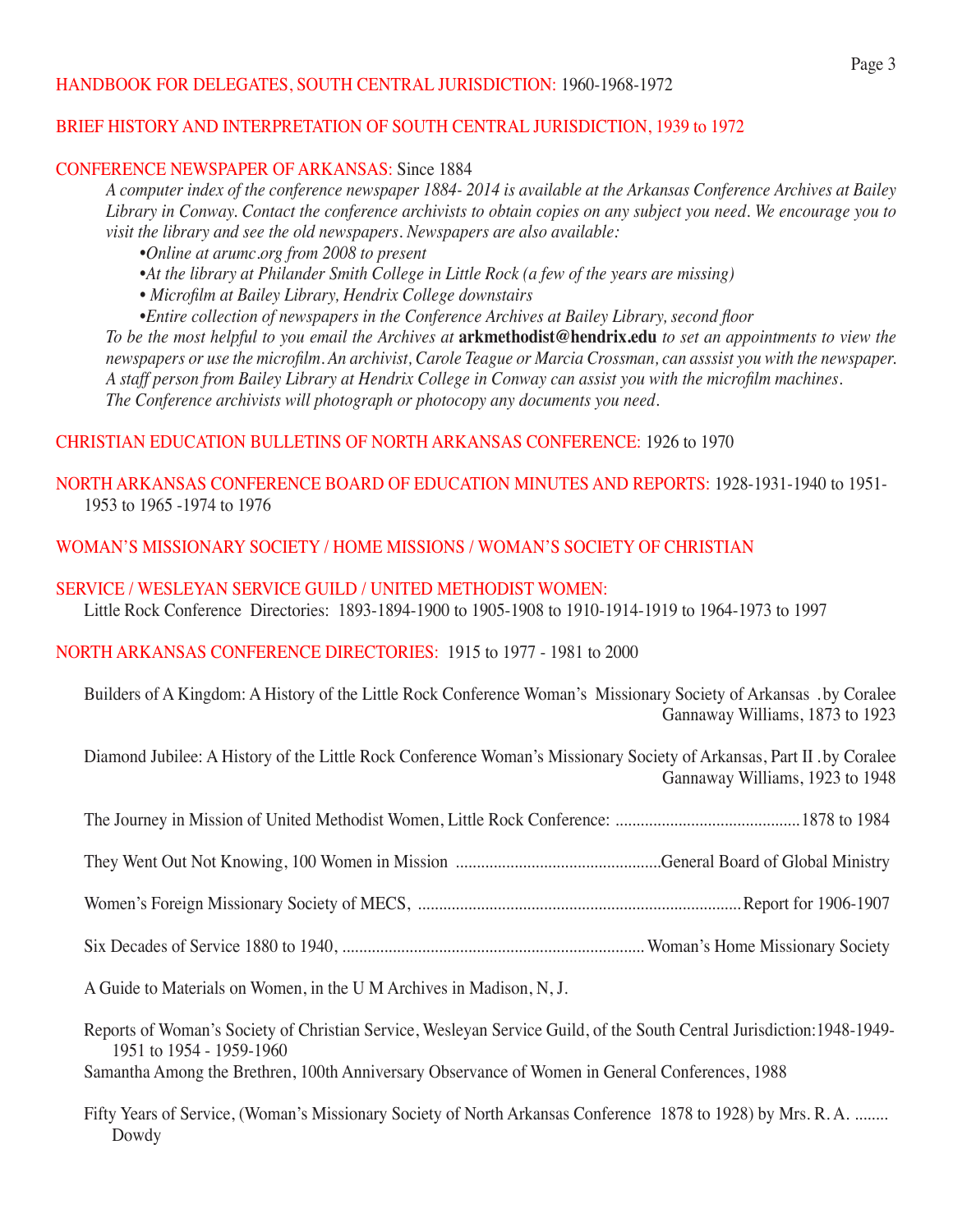#### **The Pomegranate (NA Conference UMW newsletter):**

August 1981 - February 1982 - June 1982 - September 1982 - April 1983 - January 1984 - June 1984 - June 1985 - ..... April 1994 - Complete for 1999, 2000, 2001 UMW 1990 and UMW 2002 Assembly Program Books History of Arkansas School of Christian Mission (dated August 2000) Methodist Episcopal Membership, Russellville UMC, 1924

#### HISTORIES OF METHODISM IN ARKANSAS:

| An Annual Conference is Born (Commemorative Booklet for Sequicentennial Celebration of Methodism in AR)    |  |
|------------------------------------------------------------------------------------------------------------|--|
|                                                                                                            |  |
|                                                                                                            |  |
|                                                                                                            |  |
| Methodism's Gateway to the Southwest (Henry's Chapel and Washington)Stanley Baugh and Robert B. Moore, Jr. |  |
|                                                                                                            |  |
|                                                                                                            |  |
|                                                                                                            |  |
| Riding Circuit in Arkansas, 1844-1845: An Excerpt from the Autobiography of Reverend William Graham        |  |
|                                                                                                            |  |
|                                                                                                            |  |
|                                                                                                            |  |
|                                                                                                            |  |
|                                                                                                            |  |

## HISTORIES OF OTHER CONFERENCES RELATED TO EARLY ARKANSAS METHODISM:

| Protestant Episcopal Church in the Southern States During the Civil War and Reconstruction Period, 1938 Robert L. |              |
|-------------------------------------------------------------------------------------------------------------------|--------------|
|                                                                                                                   | Bearden, Jr. |
|                                                                                                                   |              |

## BOUND HISTORIES OF LOCAL CHURCHES IN ARKANSAS:

Amity, Little Rock Asbury, Augusta, Batesville First, Bayou Meto, Benton, Bethesda, Camden First, Cedar Grove, ConwayFirst, Conway First (new in 2007), Corning, Diamond City, Earle, El Dorado First, Eureka Springs, Evening Shade, Fayetteville Area Churches, Foreman, Fort Smith First, Harrisburg Harrison First, Hot Springs First, Jonesboro First, Pine Bluff Lakeside, Lepanto, Little Rock First, Lodge's Corner, Magnolia First, Malvern, Mammoth Spring, Mayflower, Mc-Crory, McHue, Mt. Pleasant (Faulkner Co.), Mulberry, Nashville, Newport First, North Little Rock First, Little Rock Oak Forest, Oakland (Faulkner Co.), Old Mt. Zion (Vanndale), Osceola, Paris, Pine Bluff First, Perry, Prescott, Rose Bud, Rushing Memorial (Chidester), Russellville First, Fort Smith St. Andrew, Fort Smith St. Paul, Little Rock St. Paul, Salem UMC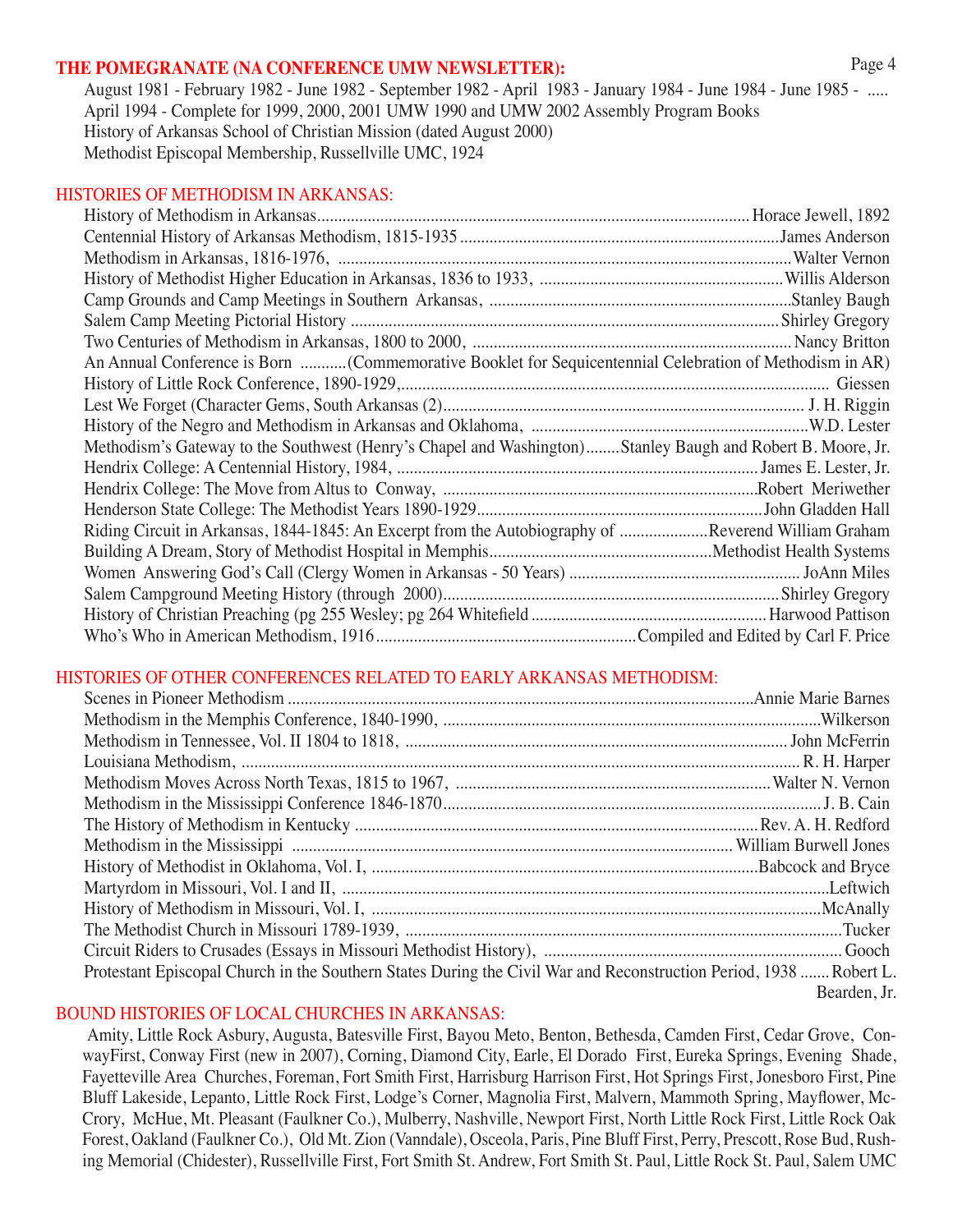& Campground, Shiloh (Arkansas Co.), Stuttgart First, Stuttgart Grand Avenue, Union County Churches, Valley Spagegs Training School, Hot Springs Village, Vilonia, Waldron, Washington, Wilson, Winslow

## DIRECTORIES:

 Arkansas Area of the United Methodist Church: 1983 to 2001 Pictorial Directories of Arkansas Area Clergy: 1980-1986-1991-1994-1997 Hendrix College Alumni Directory: 1992 United Methodist Directory (National) - 1999 Handbook of Denominations .............................................................................................................................Frank Mead

## NORTH ARKANSAS CONFERENCE RETIREES BOOKLETS: 1993 to 2001

Methodist Episcopal Church :1742, 1778-79, 1784 (2), 1785-1789, 1792, 1798 (2), 1798 Reprint,1801,1804, 1808, 1812, 1820 (2), 1821, 1824, 1828, 1830, 1832, 1836, 1840, 1844, 1845, 1846, 1852, 1853, 1856, 1850, 1860, 1864, 1868, 1872, 1875, 1876, 1880, 1884, 1888, 1892, 1896, 1900, 1904, 1908, 1912, 1916, 1921, 1924, 1928, 1932, 1936

Discipline of the Methodist Episcopal Church, South: 1846, 1854, 1855, 1857, 1858, 1858 (2), 1859, 1864, 1866, 1870 (2), 1873, 1874, 1876, 1878, 1879, 1882, 1883, 1884, 1885, 1886, 1888, 1889, 1890, 1892, 1894, 1896, 1910, 1900, 1899, 1902, 1904, 1906, 1908, 1911 , 1914, 1918, 1920, 1922, 1924, 1926, 1930, 1934, 1938.

Disciplines OF the methodist church: .............................................. 1939, 1940, 1948, 1952, 1956 ,1960, 1964

Discipline of the Evangelical United Brethren ............... 1947, 1949, 1951, 1954, 1955, 1959, 1963, 1967

Methodist Protestant Church Discipline ....... 1881, 1887, 1931, 1931, 1928, 1931, 1936, 1904, 1917, 1967, 1968, 1936, 1954,1947, 1963,

United Brethren: 1917, 1925, 1929, 1933, 1937, 1936, 1945

Discipline The United Methodist Church ......... 1941, 1968, 1972, 1980 ,1988, 1992, 1968, 1996, 2000, 2004

Colored Methodist Church Discipline: ........................................................................................................ 1938

## Manual of the Discipline: 1880, 1911, 1920, 1924

| Catechism for Admission on Trial into Annual Conferences of MECS: 1894-1898 |  |
|-----------------------------------------------------------------------------|--|
| Prospectus of the Discipline of the Methodist Church, 1939                  |  |
|                                                                             |  |
| Catechism for Admission on Trial into Annual Conferences of MECS: 1894-1898 |  |
| Prospectus of the Discipline of the Methodist Church, 1939                  |  |
|                                                                             |  |
|                                                                             |  |

#### BOOKS ON JOHN WESLEY:

| The Heavenly World                                                                                                                                                                                      |  |
|---------------------------------------------------------------------------------------------------------------------------------------------------------------------------------------------------------|--|
|                                                                                                                                                                                                         |  |
|                                                                                                                                                                                                         |  |
| Out of Aldersgate <i>machinesimum communication</i> and the communication of Aldersgate and the communication of Aldersgate and the communication of the communication of the communication of $\alpha$ |  |
| Board of Missions of the UMC                                                                                                                                                                            |  |
|                                                                                                                                                                                                         |  |
|                                                                                                                                                                                                         |  |
|                                                                                                                                                                                                         |  |
|                                                                                                                                                                                                         |  |
|                                                                                                                                                                                                         |  |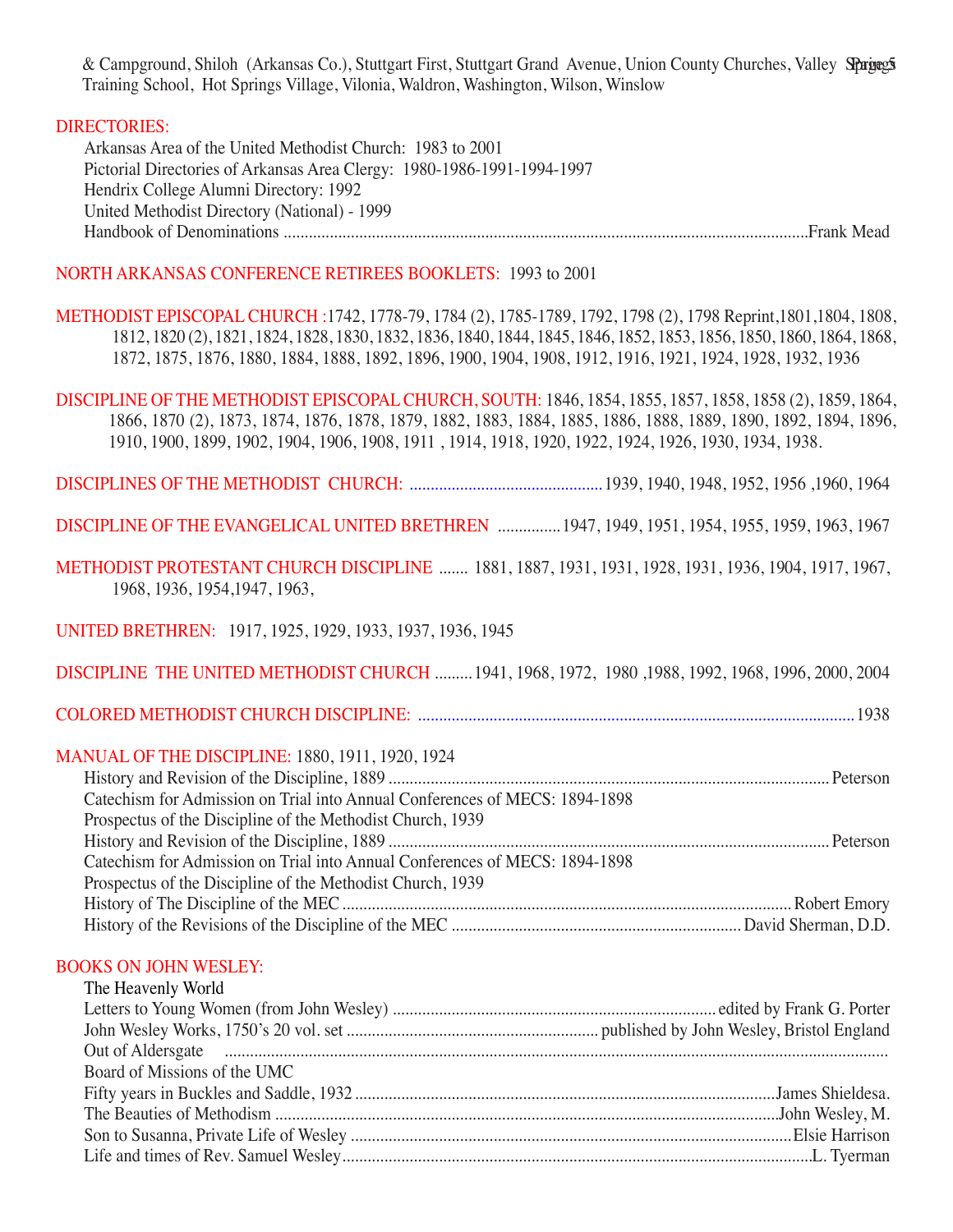| The Christian's Pattern John WesleyWesley's Standard Sermons, Vol I, IIedited by Edward H. Sugden |  |
|---------------------------------------------------------------------------------------------------|--|
|                                                                                                   |  |
|                                                                                                   |  |
|                                                                                                   |  |
|                                                                                                   |  |
|                                                                                                   |  |
|                                                                                                   |  |
| John Wesley                                                                                       |  |
|                                                                                                   |  |
| John Wesley <b>Example 20</b> 2014 Ward U.S. and Lynd Ward                                        |  |
|                                                                                                   |  |
|                                                                                                   |  |
|                                                                                                   |  |
|                                                                                                   |  |
|                                                                                                   |  |
|                                                                                                   |  |
|                                                                                                   |  |
| My Dear Sister                                                                                    |  |
|                                                                                                   |  |
|                                                                                                   |  |
|                                                                                                   |  |
|                                                                                                   |  |
| {explanatory notes upon the New Testament}                                                        |  |
|                                                                                                   |  |
|                                                                                                   |  |
|                                                                                                   |  |
|                                                                                                   |  |
| John Wesley                                                                                       |  |
|                                                                                                   |  |
|                                                                                                   |  |
|                                                                                                   |  |
|                                                                                                   |  |
|                                                                                                   |  |
|                                                                                                   |  |
| John Wesley                                                                                       |  |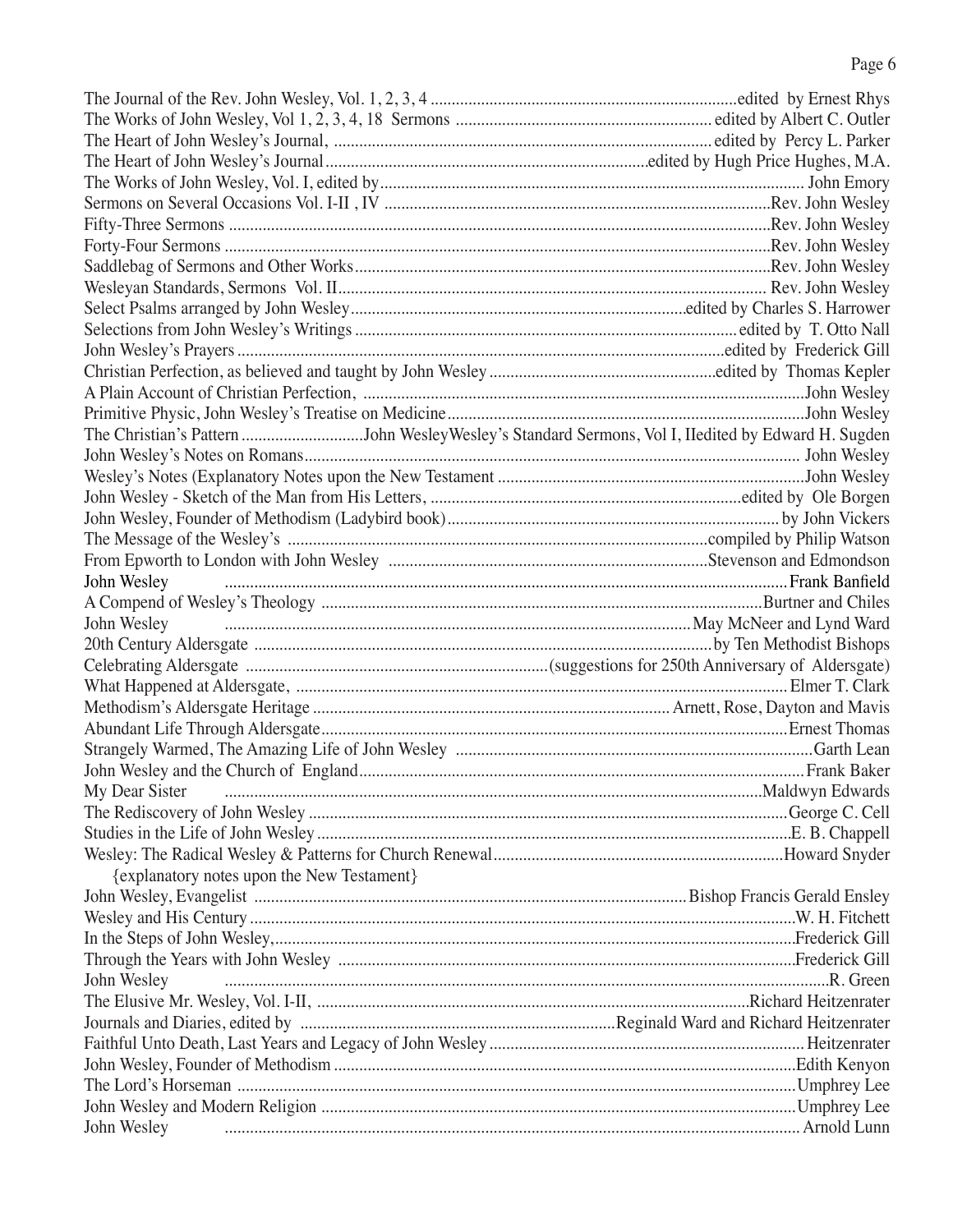|                | Page 7 |
|----------------|--------|
| John Wesley    |        |
|                |        |
| John Wesley    |        |
|                |        |
|                |        |
|                |        |
|                |        |
|                |        |
|                |        |
|                |        |
|                |        |
| Life of Wesley |        |
| One at London, |        |
|                |        |
|                |        |
|                |        |
|                |        |
|                |        |
|                |        |
|                |        |
|                |        |

# John Wesley's Family:

| Several small booklets about John Wesley and the Wesley Family                                                                                                                                                                      |  |
|-------------------------------------------------------------------------------------------------------------------------------------------------------------------------------------------------------------------------------------|--|
| Susanna Wesley <b>Constitution</b> and the material construction of the construction of the construction of the construction of the construction of the construction of the construction of the construction of the construction of |  |
| Unpublished Poetry of Charles Wesley edited by Kimbrough & Beckerlegge {See Arkansas Authors, Franklin Wilder}                                                                                                                      |  |
|                                                                                                                                                                                                                                     |  |
|                                                                                                                                                                                                                                     |  |
|                                                                                                                                                                                                                                     |  |
|                                                                                                                                                                                                                                     |  |
|                                                                                                                                                                                                                                     |  |
|                                                                                                                                                                                                                                     |  |

# EARLY METHODIST LEADERS AND PIONEER EVANGELISM:

| The Heart of Asbury's Journal                                                                                                                                                                                                        |  |
|--------------------------------------------------------------------------------------------------------------------------------------------------------------------------------------------------------------------------------------|--|
| Francis Asbury <i>and a communicant container a container and a container and container and container and container and container and container and container and container and container and container and container and contai</i> |  |
|                                                                                                                                                                                                                                      |  |
|                                                                                                                                                                                                                                      |  |
|                                                                                                                                                                                                                                      |  |
|                                                                                                                                                                                                                                      |  |
| William Owen <b>Figure 2018</b> Carmen Milliam Owen S. Parkes Carmen                                                                                                                                                                 |  |
|                                                                                                                                                                                                                                      |  |
|                                                                                                                                                                                                                                      |  |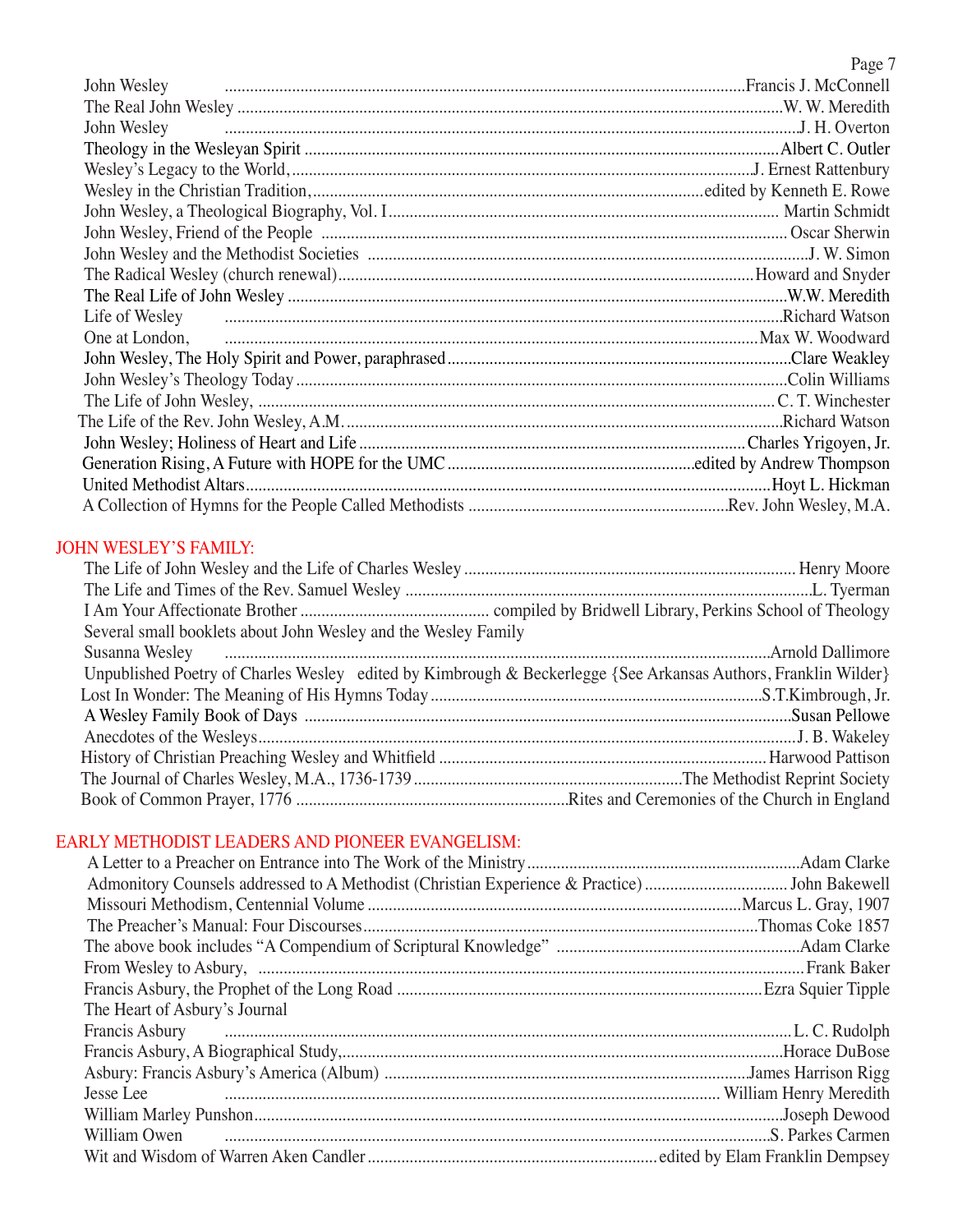| Adam Clarke's Life and Labours                                                               |  |
|----------------------------------------------------------------------------------------------|--|
|                                                                                              |  |
|                                                                                              |  |
|                                                                                              |  |
|                                                                                              |  |
|                                                                                              |  |
|                                                                                              |  |
|                                                                                              |  |
|                                                                                              |  |
|                                                                                              |  |
|                                                                                              |  |
|                                                                                              |  |
|                                                                                              |  |
|                                                                                              |  |
|                                                                                              |  |
|                                                                                              |  |
|                                                                                              |  |
|                                                                                              |  |
|                                                                                              |  |
|                                                                                              |  |
|                                                                                              |  |
|                                                                                              |  |
|                                                                                              |  |
| The Women of Methodism (Susanna Wesley, Countess of Huntingdon, Barbara Heck) Abel Stevens   |  |
|                                                                                              |  |
|                                                                                              |  |
|                                                                                              |  |
|                                                                                              |  |
|                                                                                              |  |
| History of the Camp Meeting and Grounds (at Wesleyan Grove and Martha's Vineyard) H. Vincent |  |
|                                                                                              |  |

# GENERAL METHODISM:

| Who's Who in Pan-Methodism, 1940-41, Who's Who in the Methodist Church                                                                                                                                                               |  |
|--------------------------------------------------------------------------------------------------------------------------------------------------------------------------------------------------------------------------------------|--|
|                                                                                                                                                                                                                                      |  |
|                                                                                                                                                                                                                                      |  |
|                                                                                                                                                                                                                                      |  |
|                                                                                                                                                                                                                                      |  |
|                                                                                                                                                                                                                                      |  |
| Our Hymnody <b>contract and the contract of the contract of the contract of the contract of the contract of the contract of the contract of the contract of the contract of the contract of the contract of the contract of the </b> |  |
|                                                                                                                                                                                                                                      |  |
|                                                                                                                                                                                                                                      |  |
|                                                                                                                                                                                                                                      |  |
|                                                                                                                                                                                                                                      |  |
|                                                                                                                                                                                                                                      |  |
|                                                                                                                                                                                                                                      |  |
|                                                                                                                                                                                                                                      |  |
|                                                                                                                                                                                                                                      |  |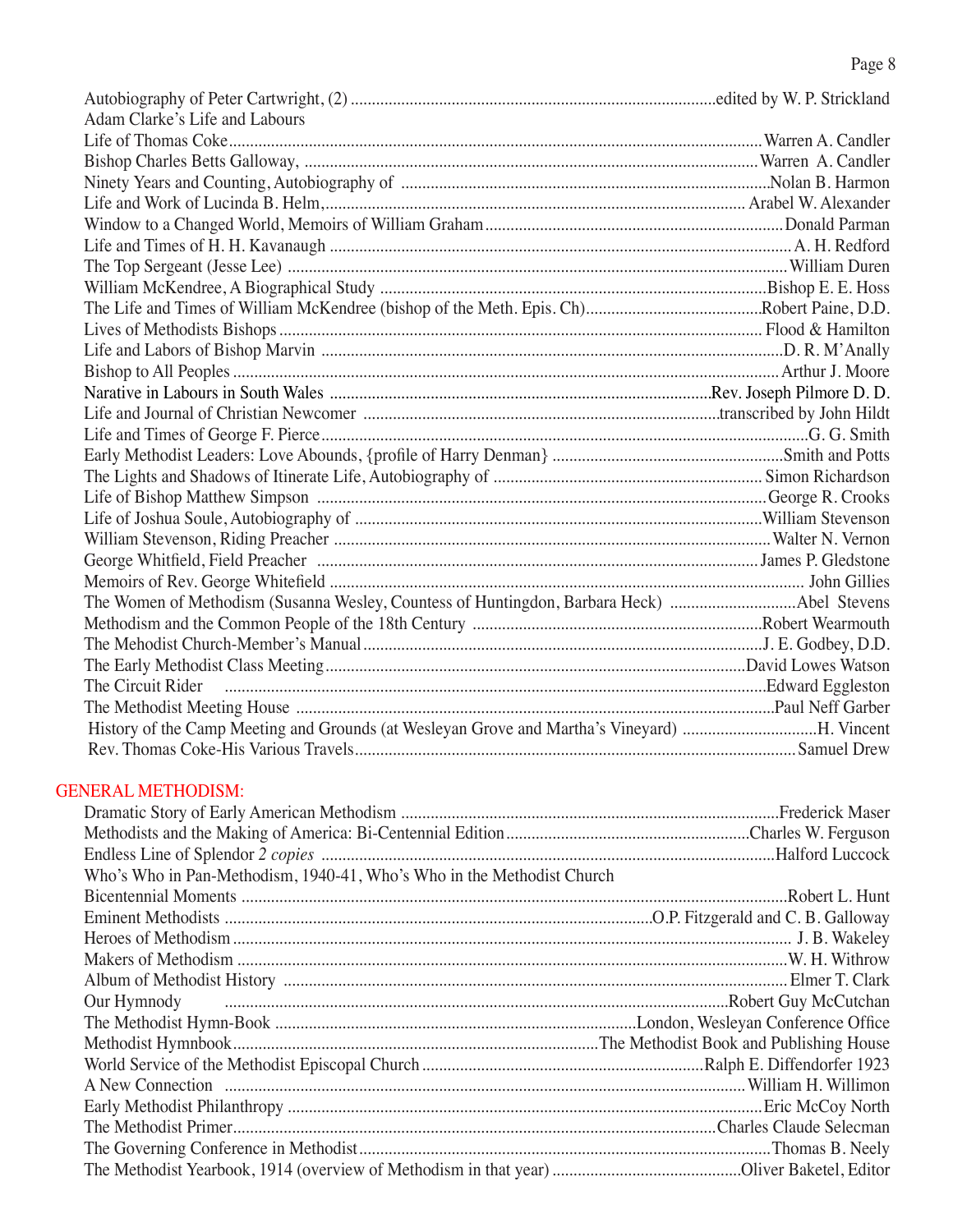#### EVANGELICAL ASSOCIATION & UNITED BRETHREN IN CHRIST:

| EUB: The Pastor's Companion and Minister's Companion |  |
|------------------------------------------------------|--|
|                                                      |  |
|                                                      |  |
|                                                      |  |

## UNITED METHODIST THEOLOGY / MISSION / DOCTRINE:

| Congregational Methodist Church, Constitution and Government                                                    |  |
|-----------------------------------------------------------------------------------------------------------------|--|
|                                                                                                                 |  |
|                                                                                                                 |  |
|                                                                                                                 |  |
|                                                                                                                 |  |
|                                                                                                                 |  |
|                                                                                                                 |  |
|                                                                                                                 |  |
|                                                                                                                 |  |
|                                                                                                                 |  |
|                                                                                                                 |  |
|                                                                                                                 |  |
|                                                                                                                 |  |
|                                                                                                                 |  |
|                                                                                                                 |  |
|                                                                                                                 |  |
|                                                                                                                 |  |
|                                                                                                                 |  |
|                                                                                                                 |  |
|                                                                                                                 |  |
|                                                                                                                 |  |
|                                                                                                                 |  |
| Rethinking Methodist History - A Bicentennial Historical consultationedited by Russell E. Richey & Kenneth Rowe |  |
|                                                                                                                 |  |
|                                                                                                                 |  |
|                                                                                                                 |  |
|                                                                                                                 |  |
|                                                                                                                 |  |
|                                                                                                                 |  |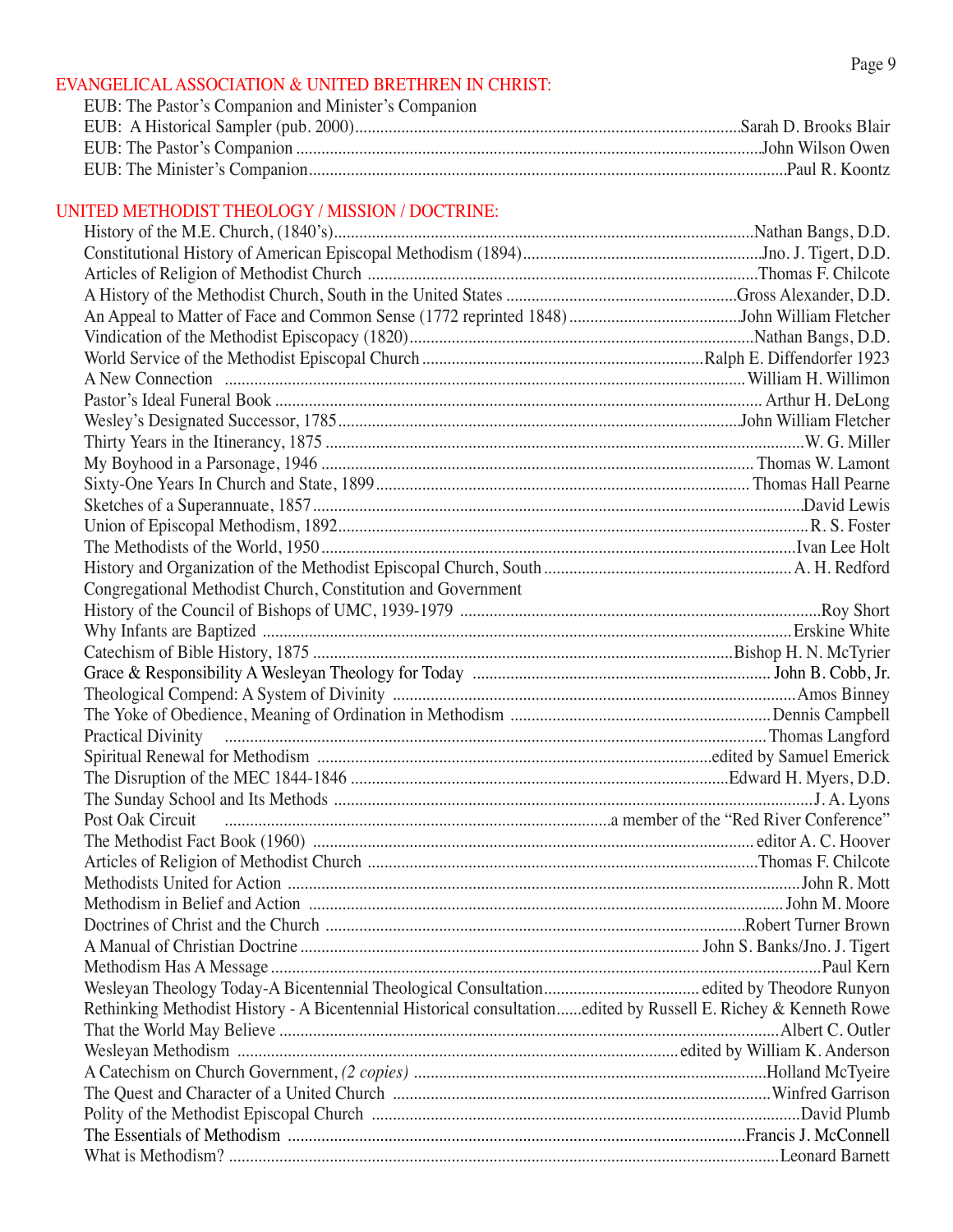| Theological and Historical Roots of United Methodists |  |
|-------------------------------------------------------|--|

# THE UNITED METHODIST CHURCH:

| Keeping Up With A Revolution: Story of UM Communications, 1940-1990  Maynard & Roger Burgess |  |
|----------------------------------------------------------------------------------------------|--|
|                                                                                              |  |
|                                                                                              |  |

# RELATED METHODIST CHURCH DENOMINATIONS:

| History of the MECS                                                          |  |
|------------------------------------------------------------------------------|--|
|                                                                              |  |
| History of the Organization of the MECS with Journal of Its First Conference |  |
|                                                                              |  |
|                                                                              |  |
|                                                                              |  |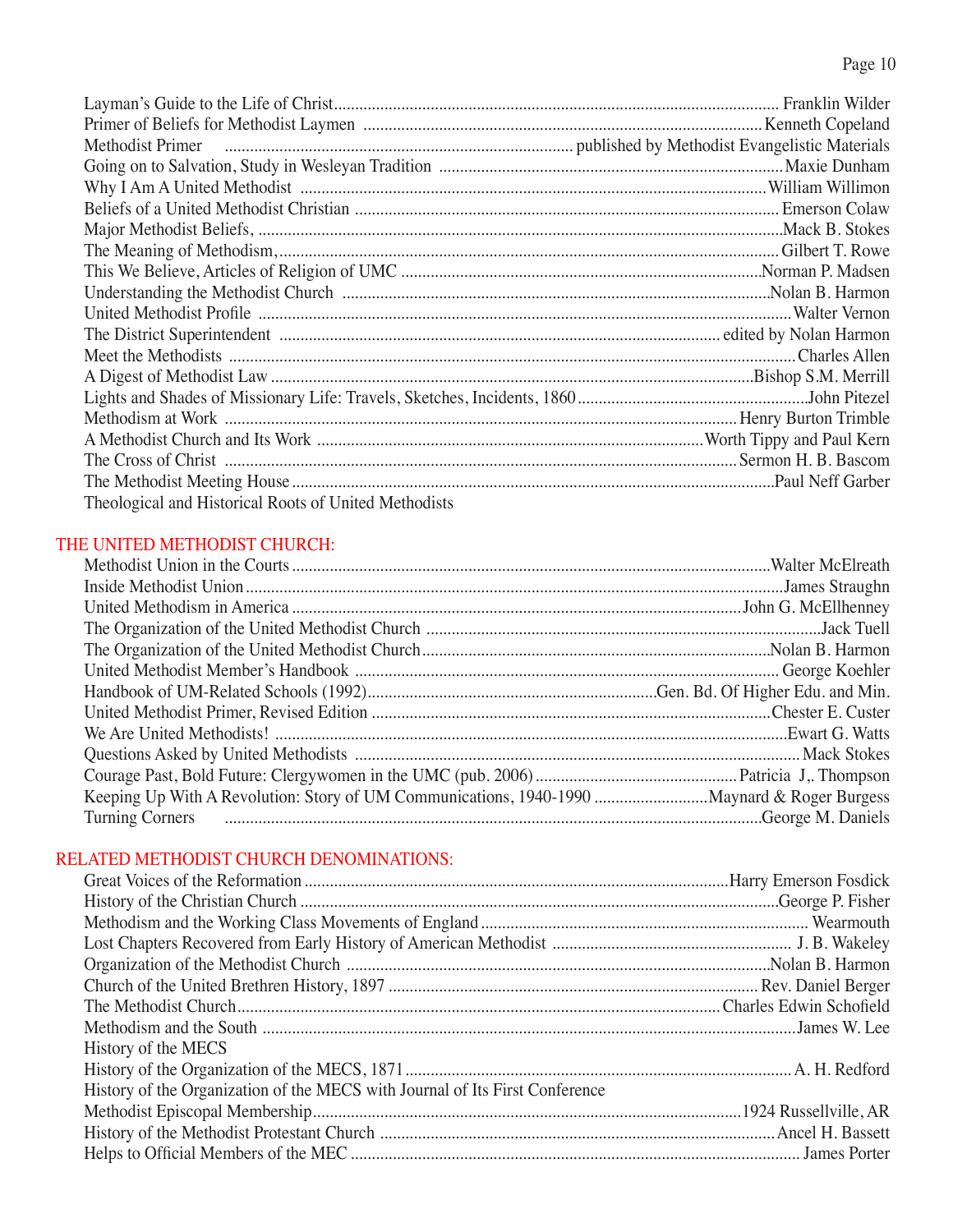# Page 11

| Pentecostal Church of the Nazarene, Manual 1911 |  |
|-------------------------------------------------|--|

# HISTORY OF METHODISM IN THE WORLD:

| History of American Methodism, Vol. I, II, III                                                            |  |
|-----------------------------------------------------------------------------------------------------------|--|
|                                                                                                           |  |
|                                                                                                           |  |
|                                                                                                           |  |
| Antiquities of the Jews/Works of Flavius Josephus/The Jewish War                                          |  |
|                                                                                                           |  |
|                                                                                                           |  |
| Constitution and Government of Congregational Methodist Churches                                          |  |
|                                                                                                           |  |
|                                                                                                           |  |
|                                                                                                           |  |
|                                                                                                           |  |
|                                                                                                           |  |
|                                                                                                           |  |
|                                                                                                           |  |
|                                                                                                           |  |
|                                                                                                           |  |
|                                                                                                           |  |
|                                                                                                           |  |
| Life and I                                                                                                |  |
|                                                                                                           |  |
|                                                                                                           |  |
|                                                                                                           |  |
|                                                                                                           |  |
|                                                                                                           |  |
| Journal of Joseph Pilmore                                                                                 |  |
|                                                                                                           |  |
|                                                                                                           |  |
|                                                                                                           |  |
|                                                                                                           |  |
|                                                                                                           |  |
| Compendium of Methodist: embracing the hisstory and present condition in all countries  Rev. James Porter |  |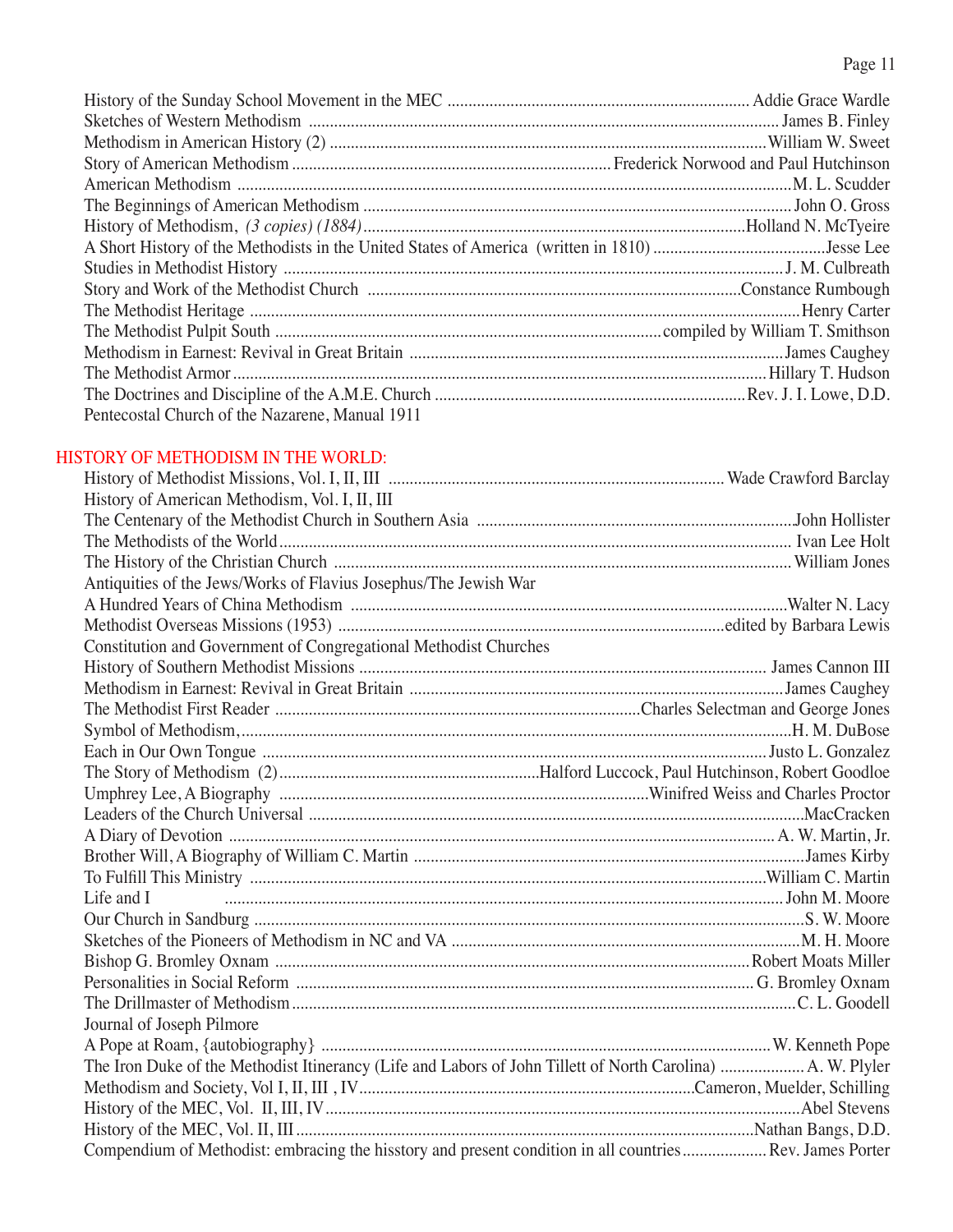Page 12

| The Methodist Lesson Leaf, 1941                                     |  |
|---------------------------------------------------------------------|--|
| Handbook of the MYF                                                 |  |
| World Service of MEC                                                |  |
| Lorenzo Dow's Journal                                               |  |
| Brochures and Booklets about Early Methodists, Methodism, Landmarks |  |
|                                                                     |  |
|                                                                     |  |
| Encyclopaedia of Methodism                                          |  |
|                                                                     |  |
|                                                                     |  |

# INTERESTING CHRISTIAN BOOKS

| Vol.<br>Sacred Biography, 1820.<br>$W_{\rm c}$ | - IVIOITIS |
|------------------------------------------------|------------|
|------------------------------------------------|------------|

# ARKANSAS AUTHORS:

| Just Plain Bread <i>manufacture and a content of the content of the content of the content of the content of the content of the content of the content of the content of the content of the content of the content of the conten</i> |  |
|--------------------------------------------------------------------------------------------------------------------------------------------------------------------------------------------------------------------------------------|--|
|                                                                                                                                                                                                                                      |  |
|                                                                                                                                                                                                                                      |  |
|                                                                                                                                                                                                                                      |  |
|                                                                                                                                                                                                                                      |  |
|                                                                                                                                                                                                                                      |  |
|                                                                                                                                                                                                                                      |  |
|                                                                                                                                                                                                                                      |  |
|                                                                                                                                                                                                                                      |  |
|                                                                                                                                                                                                                                      |  |
|                                                                                                                                                                                                                                      |  |
|                                                                                                                                                                                                                                      |  |
|                                                                                                                                                                                                                                      |  |
| Women Answering God's Call (50th Anniversary of Women in Ordained Ministry)  Miles, JoAnn                                                                                                                                            |  |
|                                                                                                                                                                                                                                      |  |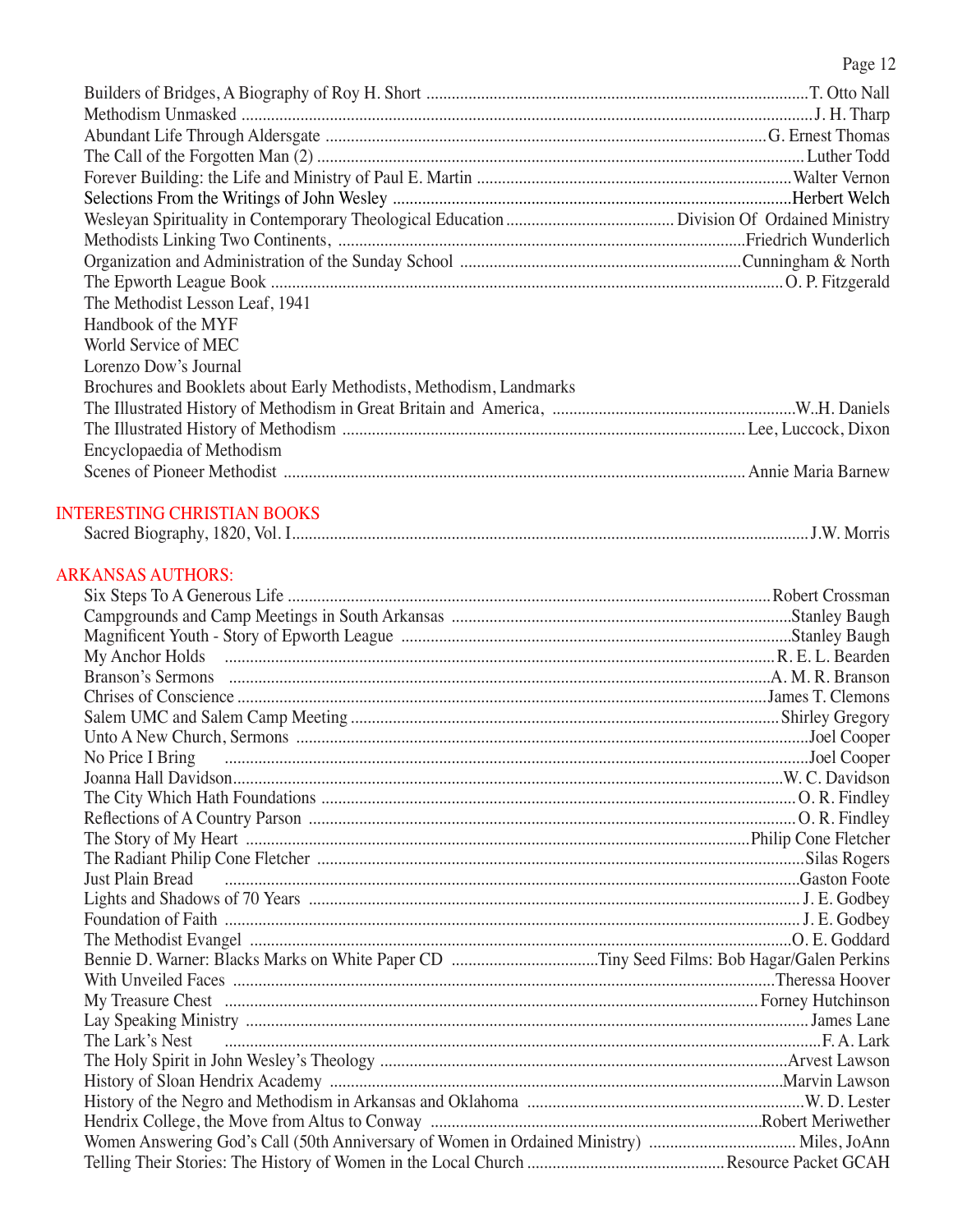| Immortal Mother Theorem and Mother Theorem and Milder |  |
|-------------------------------------------------------|--|
|                                                       |  |
| Martha Wesley                                         |  |
|                                                       |  |
|                                                       |  |
|                                                       |  |
|                                                       |  |
|                                                       |  |
|                                                       |  |
|                                                       |  |
|                                                       |  |
|                                                       |  |
|                                                       |  |
| Reminiscences                                         |  |
|                                                       |  |
| Open Windows                                          |  |
|                                                       |  |
|                                                       |  |
| <b>Christian Stories</b>                              |  |

## ARKANSAS ANNUAL CONFERENCES ON DVD BEGINNING 2008 TO PRESENT

## INTERFAITH DISASTER RECOVERY IN ARKANSAS, 1996 to 1997

## **MICROFILM:**

Papers (Scrapbooks) Bishop Paul V. Galloway **Bryant FUMC 1888 -1997** Located on the first floor of Bailey Library with the Microfilm collection

## **AUDIO CASSETTES:**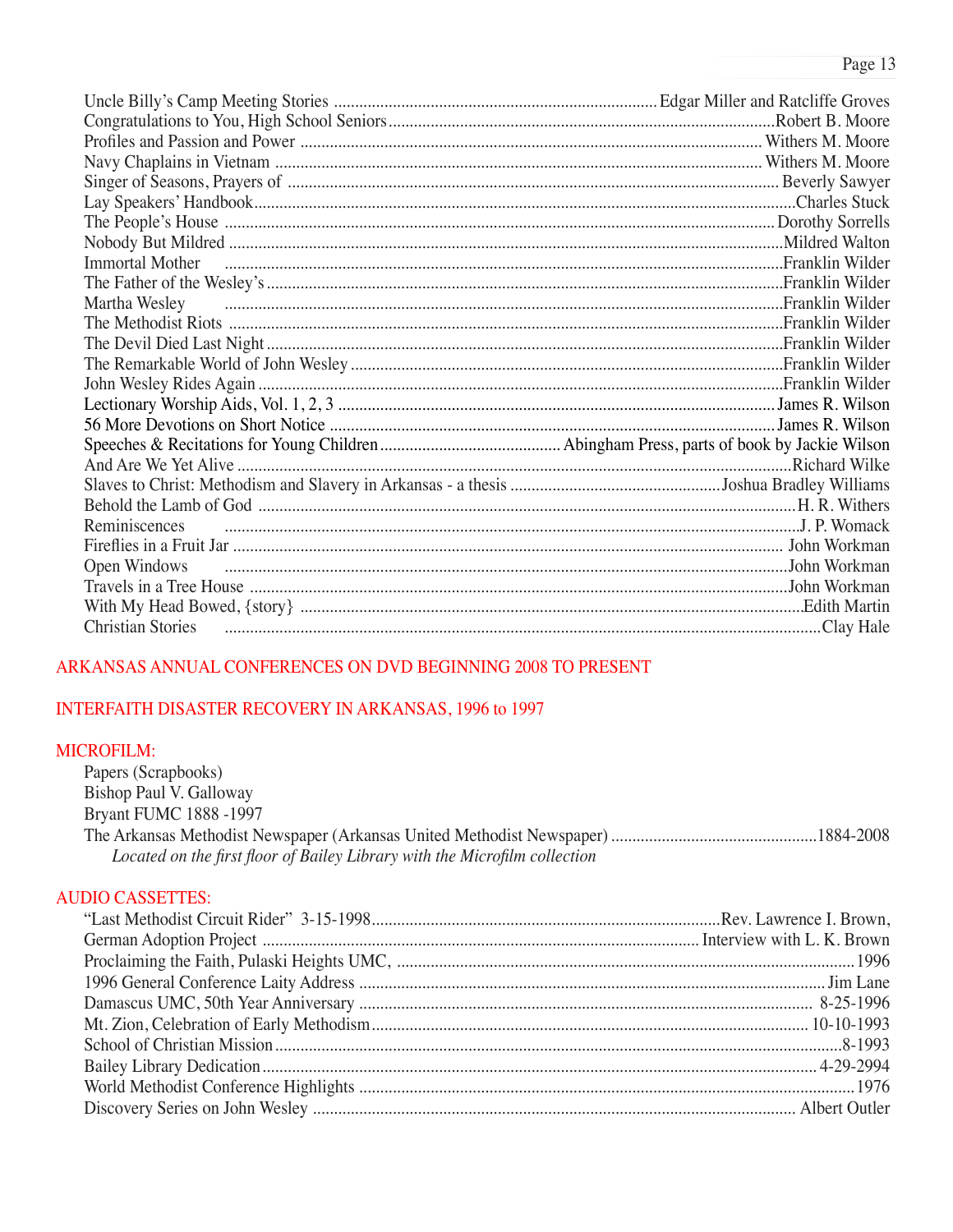## VIDEO CASSETTES:

| Mt. Zion                                  |  |
|-------------------------------------------|--|
|                                           |  |
|                                           |  |
| Liberty Hall, Conway District, Centennial |  |
|                                           |  |
|                                           |  |
|                                           |  |
|                                           |  |
| <b>Ozark Mission Project</b>              |  |
|                                           |  |
|                                           |  |
|                                           |  |

## DVD SETS:

## HYMNALS, FROM U. S. AND ENGLAND AND OTHER COUNTRIES

| Hymn Book of the Methodist Church, So |  |
|---------------------------------------|--|

METHODIST HISTORY: Gen. Comm. On Archives and History, 1964 to 2002 .....................................................(Indexed)

#### TOGETHER MAGAZINES:

 October 1956 to December 1969 Together Area News Editions, 1964 - 1965

#### FILES:

 Large File of Myers Ranch / Nawake / Mt. Eagle Records Flat Files: posters, photos, certificates, maps and blueprints, newspapers relating to U M history in the United ............... States and in Arkansas

#### METHODIST RECORDS COLLECTIONS IN FILE CABINETS:

File 1 - Incomplete District Conference Records; Handwritten Conference Journals of Arkansas, Little Rock, Ouachita, White River Conferences Incomplete local church Membership Records File 2 - World Methodism; American Methodism; All Conferences of the Arkansas Area File 3 - Little Rock Conference Records File 4 - North Arkansas Conference Records File 5 - Reference files of Little Rock Conference Local Churches File 6 - Reference files of North Arkansas Conference Local Churches Files 7 & 8 - Reference files of Arkansas Methodist Clergy Files, Letters and Pictures from Pearle McCain, missionary to China

LOCAL ARKANSAS UNITED METHODIST CHURCHES: Amity; Asbury, Little Rock; Augusta; Batesville, First; Bayou Meto; Benton; Bethesda; Camden; Cedar Grove; Conway, First; Conway First (printed in 2007);Corning; Diamond City;